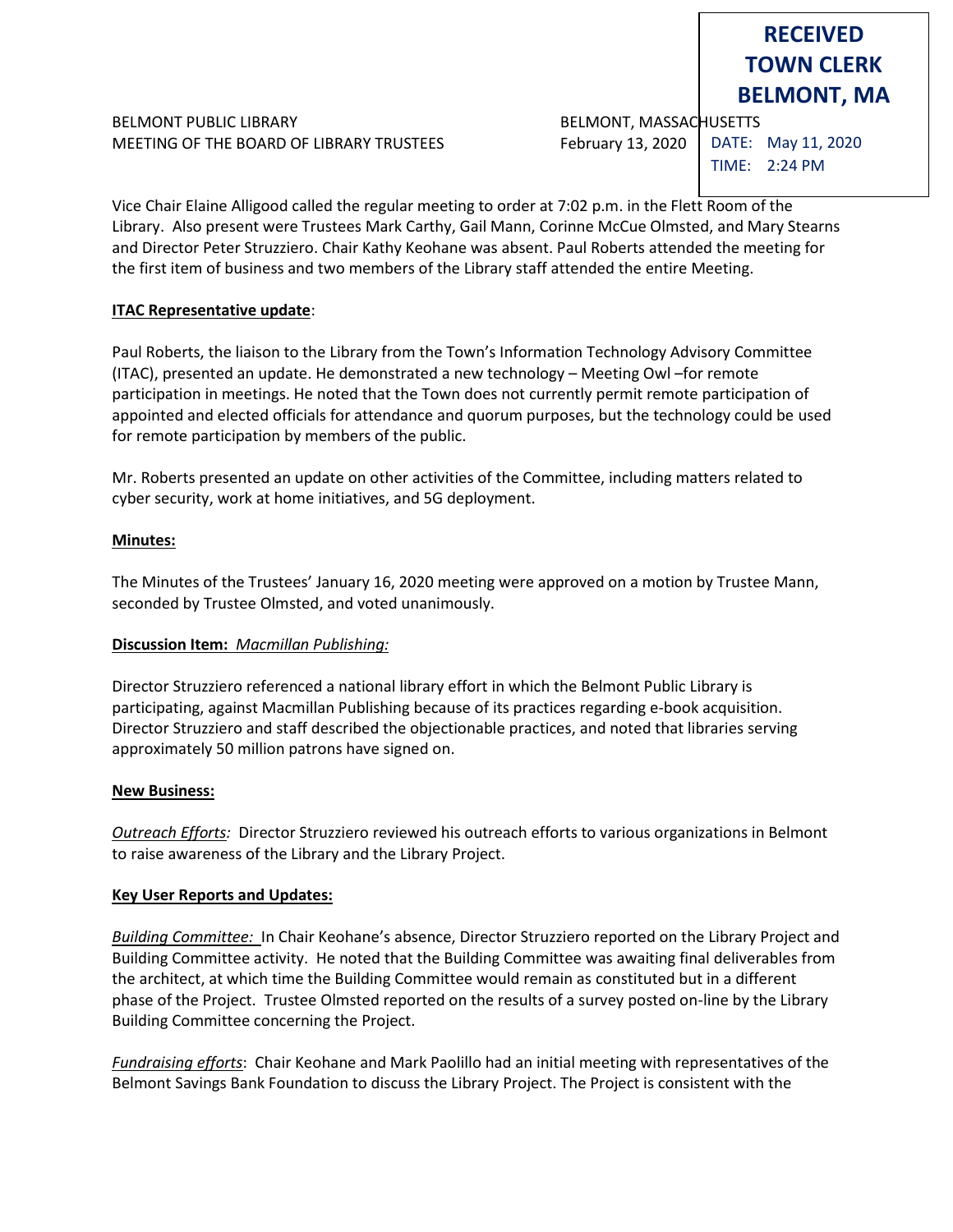Foundation's mission. The Belmont Library Foundation has begun to host house parties as part of its fundraising efforts.

Trustee Mann reported that she and Chair Keohane participated in a conference call with the Town Administrator and Town Counsel to better understand the legal and ethics requirements for staff and elected officials in this arena. Counsel will be furnishing written information and further guidance will be shared with the Trustees and staff.

*Other*: The Trustees discussed the need for an additional crosswalk on Concord Avenue closer to the Library building. The timing of pursuing this request with the Town will be considered further with Chair Keohane.

*Capital Budget*: The Library's fiscal 2021 capital budget item requests were not included in the Town Administrator's recommendation to the Capital Budget Committee (CBC). Director Struzziero will have the usual opportunity to go before the CBC and speak to the needs this year's requests represent. The Trustees reiterated the importance of notifying the CBC and Select Board of the fire safety system issues raised by the Fire Chief and continuing to monitor performance. Adam Dash, select board member who serves as liaison to the Library, will be attending a Trustees' meeting in the spring.

*School Committee:* Trustee Olmsted reported on school enrollment figures, noting that the Middle School grades currently have the highest enrollment. The Town's demographic analysis projects school enrollment increases through 2025.

*Conservation Commission/CPA funds:* Trustee Carthy reported on his meeting with the Conservation Commission regarding possible funding for dealing with the invasive Japanese knotweed behind the Library. He was advised that this is not eligible for CPA funding but the Conservation Commission may be able to assist with locating grant monies to fund an assessment of the situation.

#### **Director's report**:

Director Struzziero referred to his report included with the meeting materials. He reported that the air conditioning unit installation would likely be delayed but with a goal of completing the work in April.

Director Struzziero noted excellent attendance at children's programs in January.

Director Struzziero referenced meeting materials that reflected State Aid spending during the last calendar quarter of 2019, children's programs during the quarter funded from the Jane Gray Dustan fund, and programs, services, and staff development funded by the Friends of the Belmont Public Library.

**Library gift programs and policies:** Director Struzziero requested that the Trustees review the examples and other materials included with the January 2020 meeting materials and be prepared to discuss at the March 26, 2020 Trustees' meeting.

Trustee Stearns moved to adjourn the meeting and Trustee Olmsted seconded the motion. The meeting adjourned at 8:45 p.m.